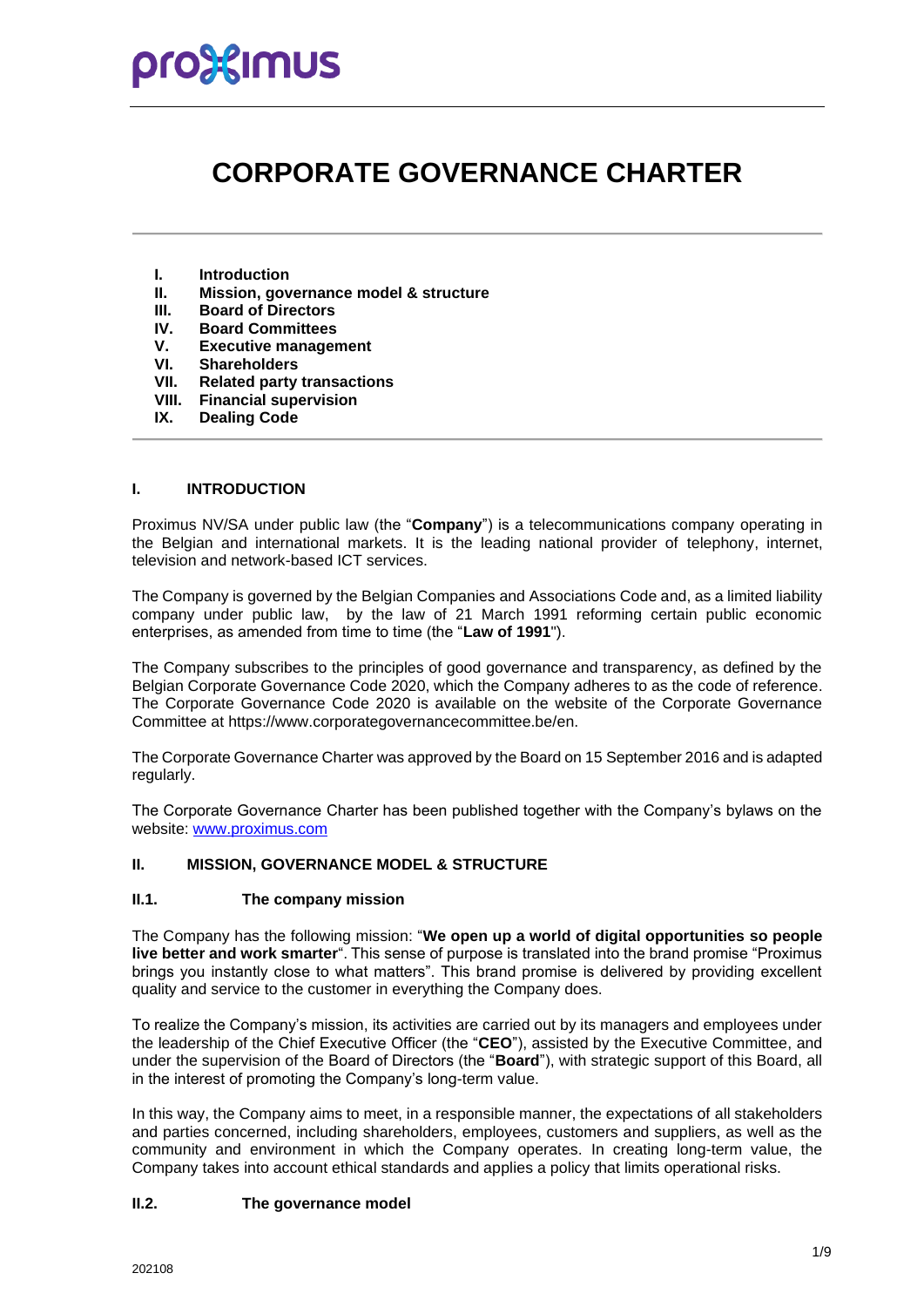The main characteristics of the Company's governance model are:

- ❑ A Board that defines the Company's general policy and strategy and monitors the Company's operational management;
- ❑ An Audit and Compliance Committee, a Nomination and Remuneration Committee and a Strategic and Transformation and Innovation Committee, created by the Board and all composed of Directors;
- ❑ A CEO, member of the Board, who takes the primary responsibility for operational management, including, but not limited to, day-to-day management.

#### **II.3. The company structure**

The Company realizes its intention to pursue integrated solutions, leveraging its strong brands through customer-centric business units with specific market segment focuses (consumer and professional).

The Company has four business units:

- The Consumer Business Unit (CBU) that focuses on Customer Channels, Marketing and Business Development activities for the mass market and small enterprises;
- The Enterprise Business Unit (EBU) that focuses on Marketing, Customers projects delivery and Business Development activities for the ME and Corporate Segments;
- The Technology & Wholesale Unit (TEC) which is responsible for a consolidated architecture, design, deployment, operation and maintenance of all networks, IT technical infrastructure, service platforms and support systems.
- The Customer Operations Unit (CUO) which is responsible for aligning procedures and creating synergies between the operational after-sales activities of the different business units.
- The Digital & IT Unit (DTI) which is responsible for the IT transformation and simplification while also implementing digitalization initiatives across various domains.

Alongside the business units, the Company exercises its international carrier activities through Belgacom International Carrier Services (BICS).

The Company also has support departments including Finance, Strategy, Human Resources and Corporate Affairs. These services provide specialized support, ensure coherence between the business units and create synergies.

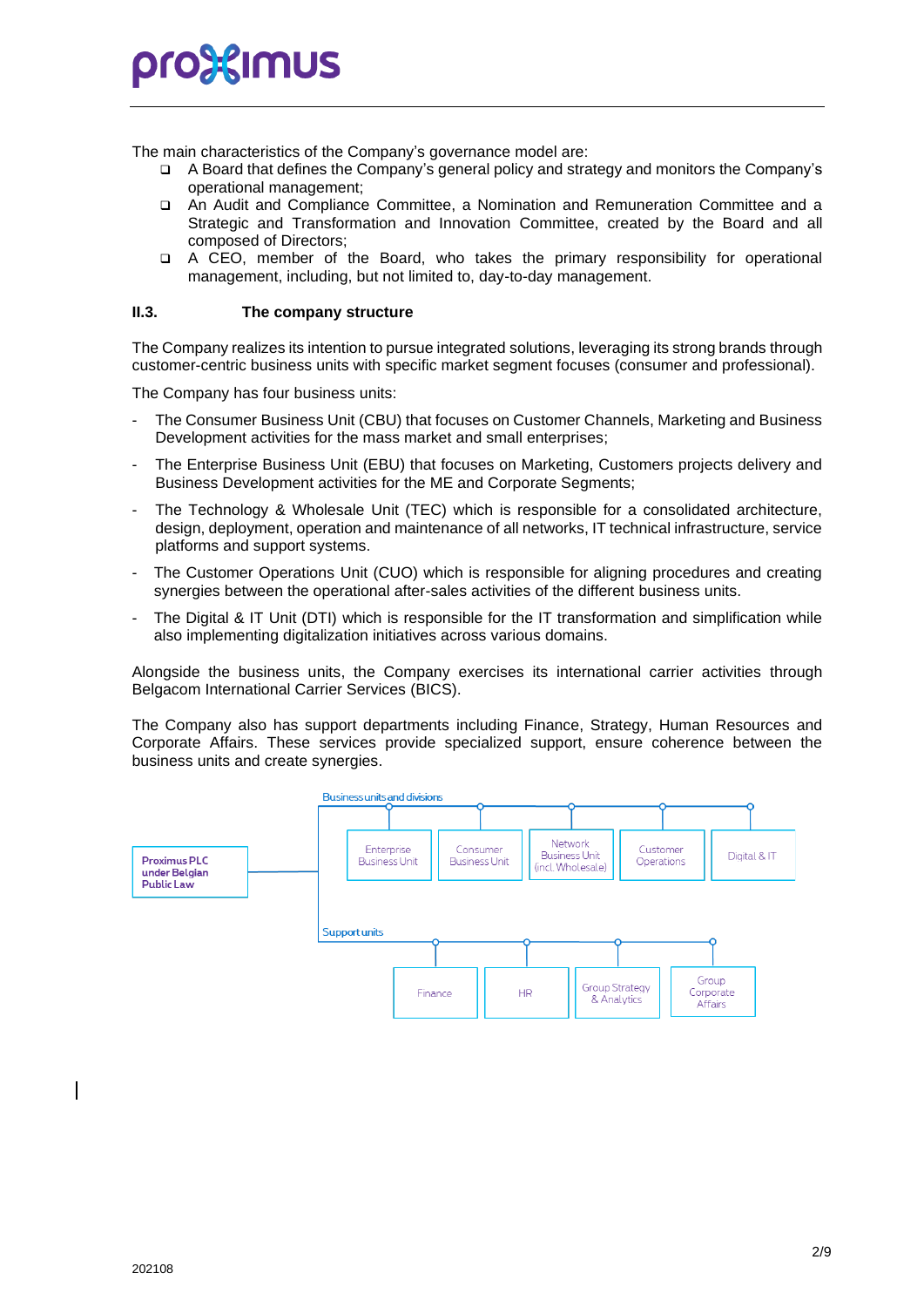#### **III. THE BOARD OF DIRECTORS**

#### **III.1. Authority of the Board**

The Board has the power to perform any acts that are necessary or useful for the achievement of the Company's corporate objects, with the exception of those reserved by law, or by the bylaws, to other bodies within the Company.

The Board defines the general policy and strategy of the Company, on proposal of the CEO, and monitors the latter's management activities.

The CEO reports regularly to the Board. The Board or its Chairman may, at any time, require the CEO to submit a report on all or part of the Company's activities.

#### **III.2. Board Charter**

The Board adopted a Board charter, which, together with the charters of the Board committees, lays down the principles on the basis of which the Board, its Directors and its committees shall operate (the "**Board Charter**").

The Board Charter describes all material aspects applicable to the Board as a corporate body or to the Directors in their capacity as Board members:

- i. The composition of the Board
- ii. The role of the Board
- iii. The tasks and responsibilities of the Board
- iv. The functioning of the Board
- v. Board committees
- vi. External advice
- vii. Communication
- viii. Evaluation of performance

The chapter "Composition of the Board" includes a detailed description of, among other things, the size and composition of the Board, as well as the selection, nomination and appointment of Directors.

The most recent version of the Board Charter is annexed to this Corporate Governance Charter aiming to provide the Company's stakeholders the most elaborate information possible on the Company's Board.

#### **III.3. Remuneration of the Directors**

The remuneration of the Directors, with the exception of the CEO, consists of an annual fixed payment of €50,000 for the Chairman of the Board, and €25,000 for the other Directors. Moreover, all Directors are entitled to an attendance fee of €5,000 per Board meeting. Finally, members of a Board committee are entitled to a €2,500 attendance fee per meeting. For the Chairman of the Board or of a committee, this attendance fee per meeting is doubled. The members receive an additional €2,000 per year for communication costs. This amount is doubled for the Chairman of the Board of Directors.

#### **IV. THE BOARD COMMITTEES**

#### **IV.1. General**

The Board has set up an Audit and Compliance Committee, a Nomination and Remuneration Committee and a Strategic and Transformation and Innovation Committee. The Board may also set up, from among its own members, any advisory committees it considers useful.

#### **IV.2. Membership of committees**

The Audit and Compliance Committee shall be composed of minimum three and maximum five Directors, with at all times a majority of independent Directors. Its Chairman shall also be an independent Director.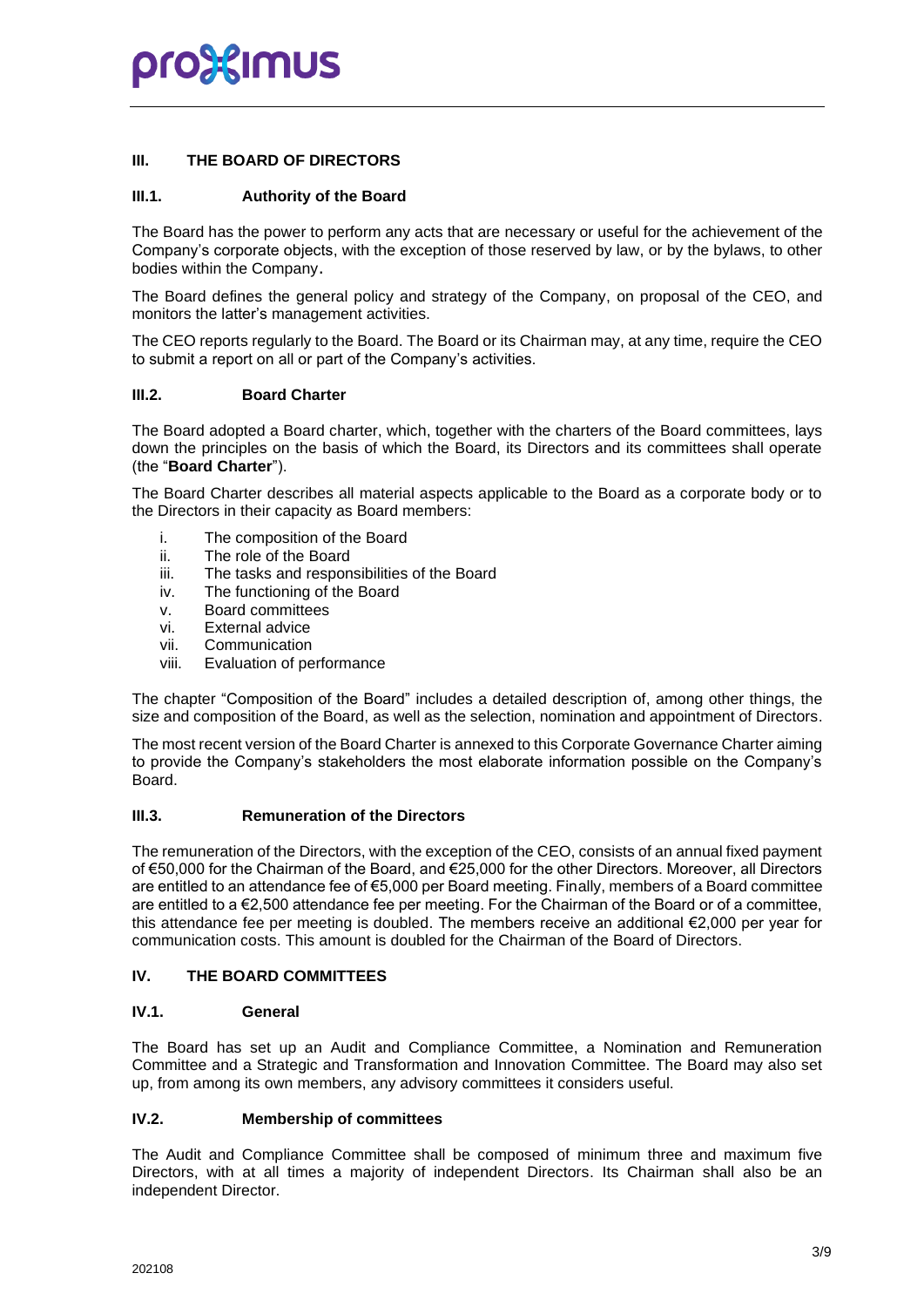# pro}{Imus

The Nomination and Remuneration Committee shall be composed of minimum three and maximum five Directors, with at all times a majority of independent Directors. The Chairman of the Board shall preside the Committee.

The Transformation and Innovation Committee shall consist of maximum six Directors. It is chaired by the Chairman of the Board, with the CEO participating as an *ex officio* member.

The committee members and the Chairman of the Audit and Compliance Committee are appointed by the Board after consultation with the Nomination and Remuneration Committee, taking into account the requirements set out in the committee charters and the personal preferences, experiences and expertise of the individual Directors.

For the composition of the committees, preference is given to a partial renewal system.

#### **IV.3. Committee charters**

Each committee has its own charter, which sets out the composition, function, tasks & responsibilities, and the functioning of the committee. The charters are approved by the Board by simple majority vote, on the recommendation of the committee in question. Every committee evaluates its charter regularly and make recommendations to the Board about any changes that may be necessary.

However, changes to important principles, such as the composition and the core functions of the committees, should only be made if they can count on broad support in the Board.

The most recent versions of the Audit and Compliance Committee charter, the Nomination and Remuneration Committee charter and the Transformation and Innovation Committee charter are annexed to this Corporate Governance Charter.

#### **V. THE EXECUTIVE MANAGEMENT**

#### **V.1. Chief Executive Officer**

The CEO is appointed and dismissed by the Board from among its members. The CEO and Chairman of the Board must belong to a different language group.

The CEO is responsible for the day-to-day management, and reports to the Board.

Besides the day-to-day management, the Board has delegated broad powers to the CEO in accordance with article 22 §2 of the bylaws. This delegation of powers has been published in the Annexes to the Belgian Official Gazette on 23 May 2018 (under the number 18080447 in Dutch and 18080448 in French).

In accordance with article 26, §3, of the bylaws, the CEO prepares each year the draft business plan, fixing the objectives and the medium-term strategy of the Company. This draft respects the strategic orientations defined by the Board on proposal of the CEO. It includes the analysis of the implementation of these orientations and proposes the changes that should be brought to it. The draft business plan is presented to the Board for discussion and approval.

#### **V.2. Executive Committee**

The current members of the Executive Committee (the "**EXCO**") are:

- ❑ the CEO;
- ❑ the Chief Financial Officer;
- ❑ the Chief Enterprise Market Officer;
- ❑ the Chief Consumer Market Officer;
- ❑ the Chief Human Resources Officer;
- ❑ the Chief Corporate Affairs Officer;
- ❑ the Chief Technology Officer;
- ❑ the Chief Customer Operations Officer;
- ❑ the Chief Digital & IT Officer.

The powers and functioning of the Executive Committee are determined by the CEO.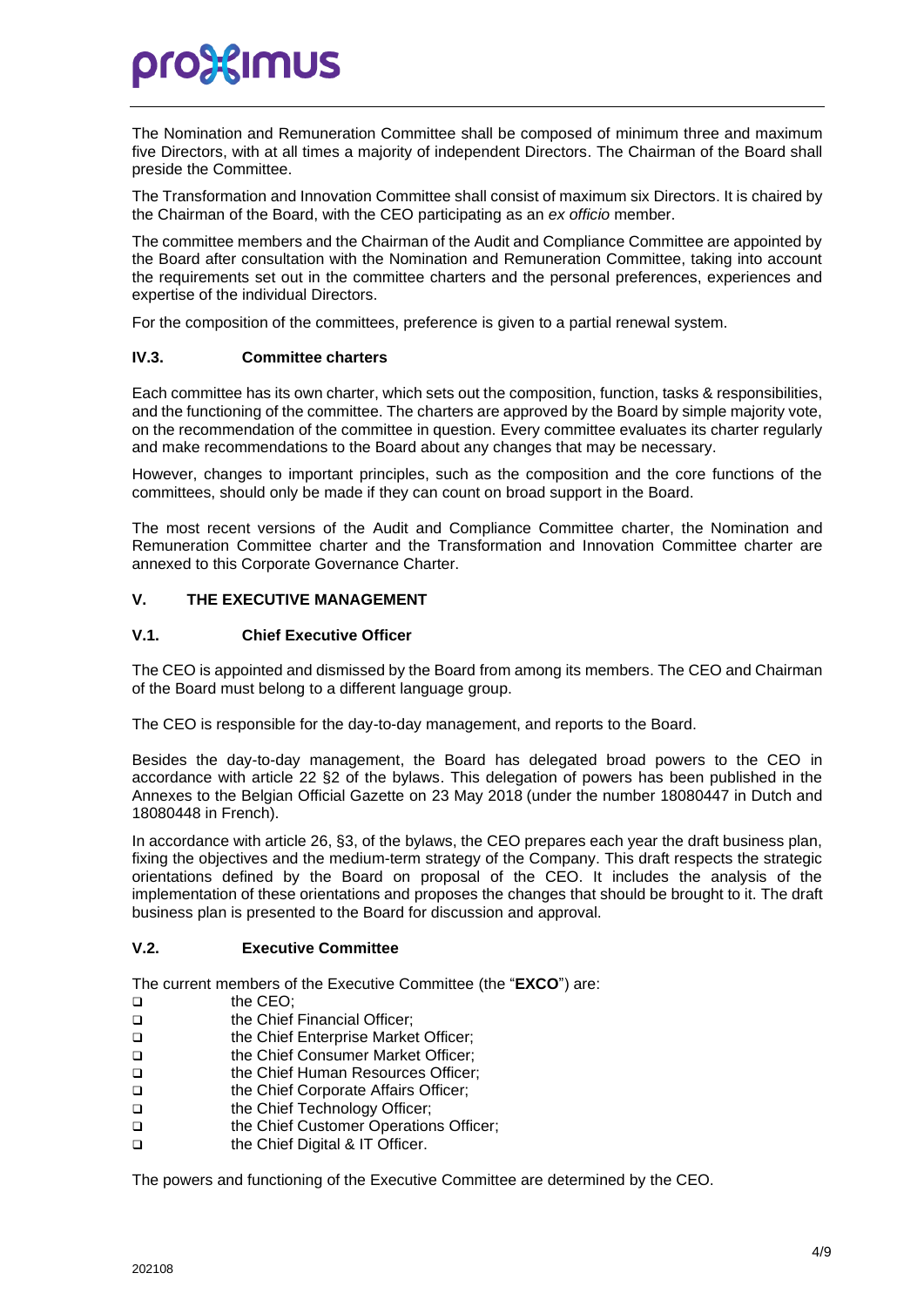# pro%imus

The CEO convenes the meetings on a regular basis. The deliberations of the Executive Committee are recorded in the EXCO minutes.

The role of the Executive Committee is to support the CEO in the exercise of its powers and act as a team interested in all matters affecting the Proximus Group. The Executive Committee deliberates in any event on the following files:

- all files with a value between €7.5 million and €12.5 million;
- all files impacting more than 1 business unit;
- − all projects, contracts, expenditure, commitments, etc. requiring Board approval must be submitted to the EXCO for its prior approval.

Neither the Executive Committee nor any of its members (except the CEO) has the legal capacity to represent the Company, except through a special power of attorney granted by the CEO.

The most recent delegation of powers by the CEO was adopted on 14 December 2017 and includes a.o.:

- − a delegation by the CEO to each of the members of the Executive Committee of the power of approval and signature for amounts of up to €7.5 million per decision or act;
- the possibility for the members of the Executive Committee to sub-delegate their powers within certain limits;
- the obligation to apply certain general principles, such as the four-eyes principle and unseverability, on all (sub-)delegations.

The Executive Committee does not qualify as a management committee in the sense of article 7:104 of the Belgian Companies and Associations Code.

#### **VI. THE SHAREHOLDERS**

#### **VI.1. Capital and shareholding**

The Company's share capital amounts to one billion euro (EUR 1,000,000,000) and is fully paid-up.

This share capital is represented by three hundred thirty-eight million twenty-five thousand and one hundred and thirty-five (338,025,135) no-par-value shares.

A recent overview of the Company's shareholding structure on the investors' page of the corporate website [www.proximus.com](http://www.proximus.com/) and, more specifically, under the heading "Shareholders Structure" at [www.proximus.com/en/investors/s](http://www.proximus.com/en/investors/)hareholders-structure.

In accordance with the Belgian Transparency Law, holdings of 5 % (or a multiple of 5 %) of the total share capital must be declared to both the FSMA and the Company itself. In addition, holdings must also be declared if they reach the 3 % and 7.5 % threshold, in accordance with the Company's bylaws.

Notifications made in accordance with the Belgian Transparency Law are published on the Company's corporate website [www.proximus.com](http://www.proximus.com/) and, more specifically, under the heading "Transparency Declarations" at [www.proximus.com/en/investors/t](http://www.proximus.com/en/investors/)ransparency-declarations.

#### **VI.2. Shareholder information**

The Company aims to make all information which is useful for existing shareholders and potential investors available on its corporate website [www.proximus.com.](http://www.proximus.com/) Such information includes the financial calendar (e.g. quarterly results), analyst coverage and the financial position (e.g. credit rating).

#### **VI.3. Special shareholder rights**

In order to reach a fair reflection of the Company's shareholding in the Board, article 18 of the bylaws stipulates that any shareholder who holds at least 25% of the Company's shares, has the right to propose directors for appointment *pro rata* to his shareholding.

However, prior to recommending candidate directors for appointment to the Shareholders' Meeting, the following principles govern the process: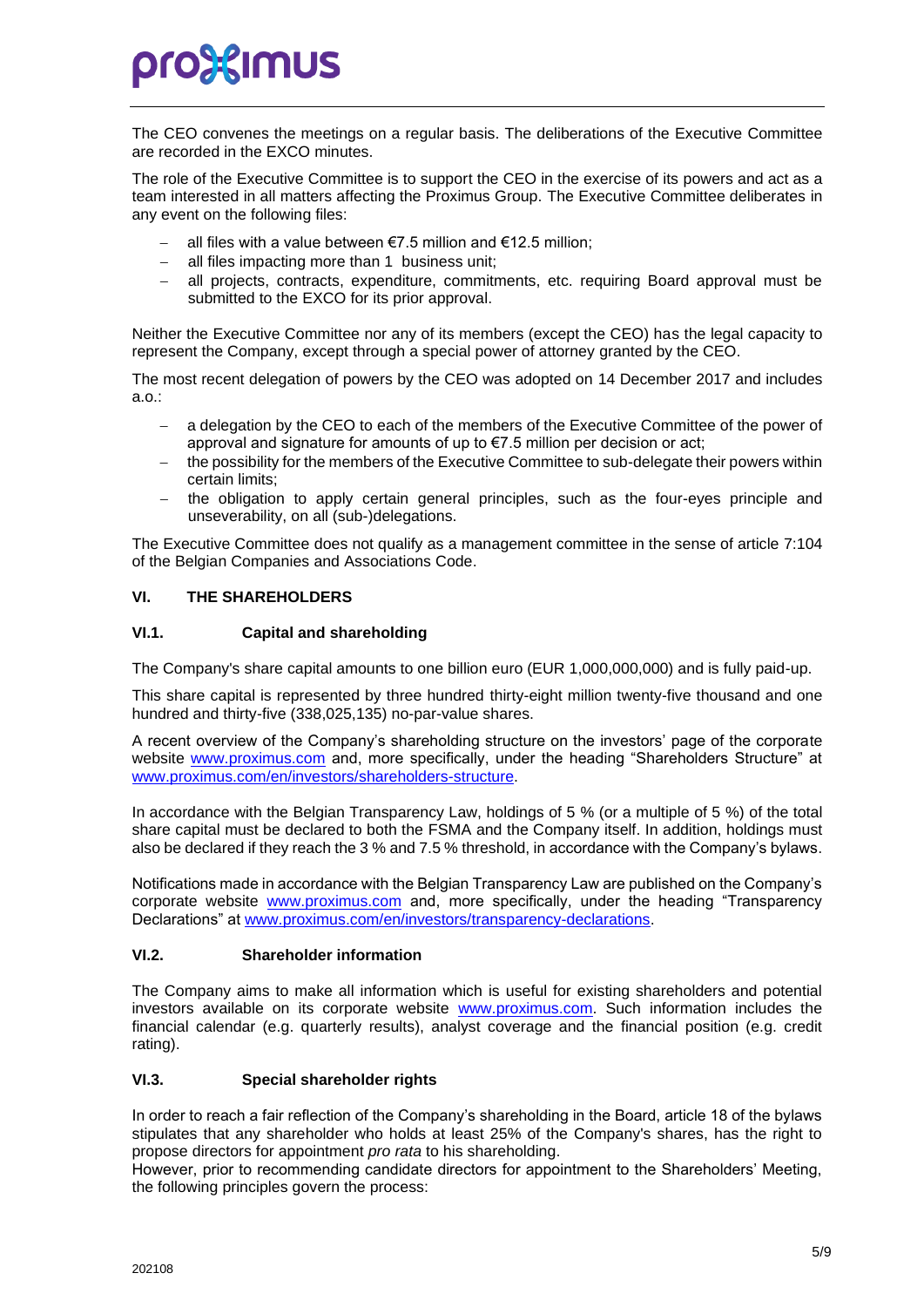

- The Nomination and Remuneration Committee aims to take the principle of reasonable representation of significant stable shareholders into account.
- Upon considering a person as candidate Director, the Nomination and Remuneration Committee takes a number of requirements into account as described into detail in the Board Charter.
- The Board of Directors exclusively recommends candidates for appointment to the Shareholders' Meeting who have been proposed by the Nomination and Remuneration Committee.
- The other directors have to be independent in the meaning of article 7:87 of the Belgian Companies and Associations Code and article 3.5 of the Belgian Corporate Gouvernance Code 2020. The CEO, being an executive Director, always qualifies as an non-independent Director.

#### **VI.4. Direct and indirect relationships between the Company and major shareholders**

On the date at which this Corporate Governance Charter is approved by the Board, the Belgian State is the only major shareholder of the Company.

The Company contracts or otherwise deals with the Belgian State at arm's length basis and in the same manner as it does with other contractual parties who are not shareholders of the Company.

#### **VI.5. Shareholders' Meeting**

#### **VI.5.1. Date and venue**

The Annual Shareholders' Meeting is held each year on the 3<sup>rd</sup> Wednesday of April at 10 a.m. If this day is a public holiday, it is held on the next working day.

An Extraordinary Shareholders' Meeting can be convened whenever it is considered to be in the Company's interest.

A Shareholders' Meeting can be convened by the Board or the Board of Auditors, and must be convened if requested by shareholders representing at least one-tenth of the share capital.

Shareholders' Meetings are held at the Company's headquarters located at 27 bd. du Roi Albert II, 1030 Brussels, unless a different venue is specified in the notice.

#### **VI.5.2. Prior to the meeting**

#### *Notice and documentation*

For each Shareholders' Meeting, a notice is sent to the holders of registered shares and the holders of registered subscription rights. A notice is also published in the Belgian Official Gazette and at least in one French-language and one Dutch-language national newspaper in Belgium at least 30 days prior to the meeting.

Agendas and supporting documents are published on the Company's website www.proximus.com. Shareholders, holders of bonds, warrants or certificates issued with the cooperation of the Company may also consult them at the Company's headquarters. They are sent to the holders of registered shares and to the persons who completed the formalities to participate in the Shareholders' Meeting.

#### *Registration and participation*

In order to participate and vote in any Shareholders' Meeting, shareholders must satisfy the two conditions set out hereunder in points 1 and 2, namely:

1. Their shares must be registered in their name on the registration date.

The registration date is the  $14<sup>th</sup>$  day at midnight before the Shareholders' Meeting. This means specifically: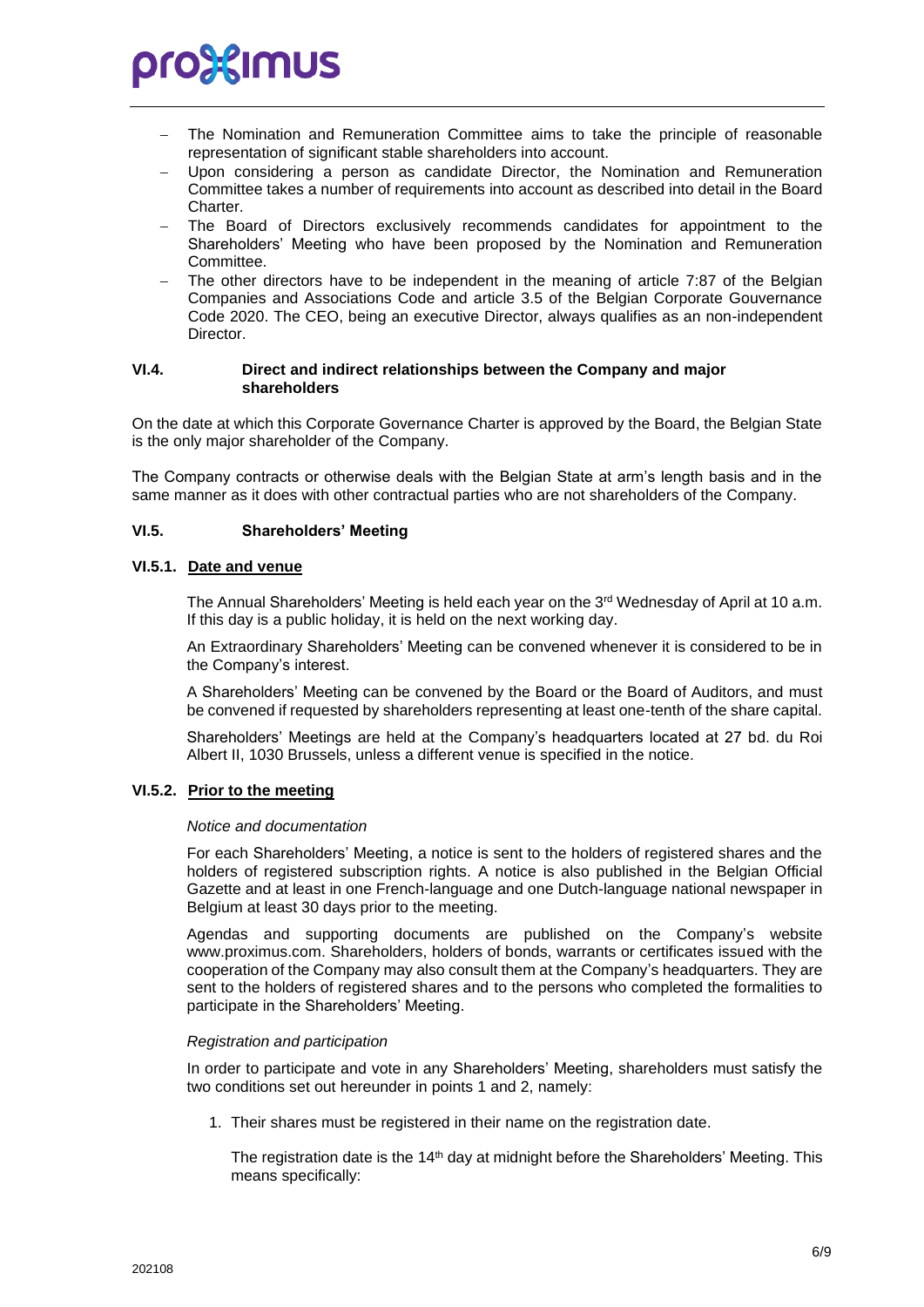### pro%imus

For *dematerialized shares*: the shares must be registered in the name of the shareholder, on the "registration date", in the accounts of the account holder or a clearing body, without any action being required on the part of the shareholder.

For *registered shares*: the shares must be registered in the name of the shareholder, on the "registration date", in the Company's register of shareholders, without any action being required on the part of the shareholder.

2. They must give notification of their intention to participate in the Shareholders' Meeting and of the number of shares they want represented in the voting.

Holders of *dematerialized shares* will receive a certificate from the recognized account holder or the clearing body, stating the number of dematerialized shares registered in the name of the shareholder on the "registration date". They are asked to instruct their financial institution to inform the Company in the manner indicated in the invitation, no later than 6 days before the date of the meeting, about their intention to participate in the Shareholders' Meeting and the number of shares they want represented in the voting.

Holders of *registered shares* are asked to inform the Company's Secretary General in writing, no later than 6 days before the date of the meeting, about the number of shares they want represented in the voting during the Shareholders' Meeting.

Holders of bonds, warrants or certificates issued with the cooperation of the Company, who, under the terms of article 7:135 of the Belgian Companies and Associations Code, are entitled to attend each meeting with an advisory vote only, are asked to follow the same deposit and prior notification formalities as those imposed on shareholders.

#### *Proxies*

Under article 33 of the Company's bylaws, shareholders may designate another person as their proxy. Shareholders who wish to designate another person as their proxy are requested to fill in and sign the proxy forms appended to the notices or available on the Company's website www.proximus.com. A copy of the proxy form must be provided to the Company no later than six days before the date of the meeting at the place indicated in the notice. The signed originals must be given to the proxy holder. He/she will be obliged to present them to Company representatives on the day of the meeting in order to be admitted.

#### *Voting by post*

Every shareholder can vote at any Shareholders' Meeting by letter, via a form containing the following information:

- the name and address of the shareholder or its registered office;
- (ii) the number of shares that he/she/it represents when voting;
- (iii) the form of the shares held;
- (iv) the agenda of the meeting, including the motions for resolution;
- (v) the period within which the Company must receive the form for voting by letter;
- (vi) the signature of the shareholder;
- (vii) a clear indication, for each item on the agenda, of the shareholder's vote: Yes, No or Abstain. For the establishment of a quorum, only those forms received by the Company at the address specified in the notice, no later than six days before the day of the meeting, will be taken into account.

The Board may also organize an electronic vote.

#### *Written questions*

Shareholders who have validly given notification of their participation in the Shareholders' Meeting, may submit questions to the Directors about their report or the items on the agenda, and to the auditors about their report. Such questions must be submitted to the Company at the latest 6 days before the meeting.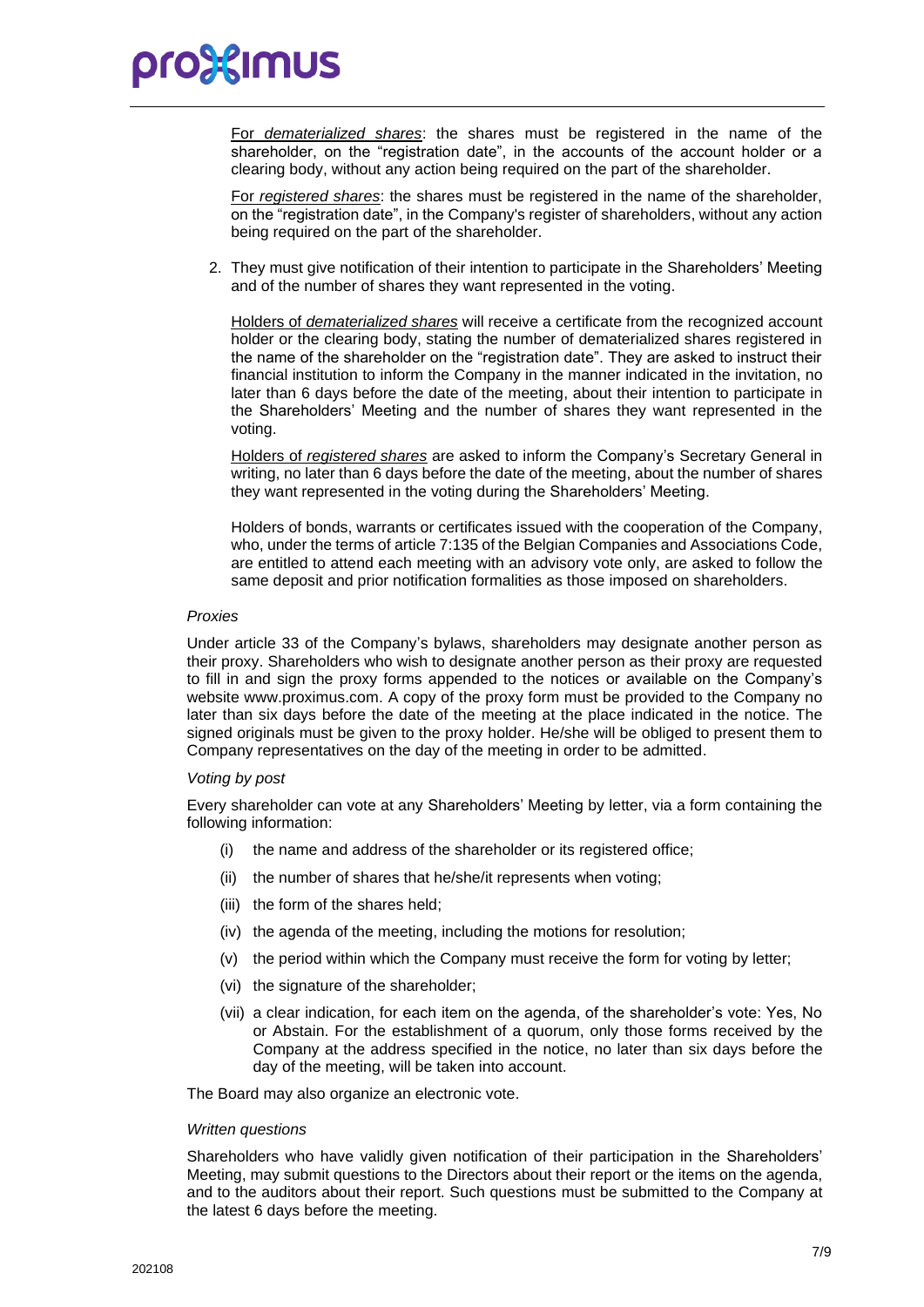

#### *Additional items on the agenda*

One or more shareholders, who together possess at least 3% of the Company's share capital, may have items to be dealt with placed on the agenda of the Shareholders' Meeting and submit motions for resolution on items included or to be included in the agenda. Such requests, along with proof of ownership of the required participation, and, as the case may be, the text of the items to be dealt with and the related motions for resolution, must be submitted by e-mail to secretary.general@proximus.com by no later than the 22<sup>nd</sup> day before the meeting. Where applicable, the Company will announce the revised agenda by no later than the 15<sup>th</sup> day before the meeting.

#### **VI.5.3. Procedure during the meeting**

#### *Composition of the Bureau*

A Shareholders' Meeting is chaired by the Chairman of the Board or, in his/her absence, a Director designated by the other Directors or by a person appointed for this purpose by the Shareholders' Meeting. The Secretary is appointed by the Chairman. If required by the number of shareholders present, the Shareholders' Meeting must appoint two tellers from among the shareholders present. The Chairman, Secretary and, if appointed, the tellers, together constitute the Bureau of the meeting.

#### *Voting*

Every share carries one voting right, except where this is suspended under the law. The Shareholders' Meeting may deliberate and decide by a simple majority, irrespective of the number of shares present or represented at the meeting.

When an Extraordinary Shareholders' Meeting is convened to deliberate and adopt resolutions on the following matters:

- amendments to the bylaws:
- a capital increase or decrease;
- grant or renewal of authorized capital;
- the issue of shares below par value:
- a withdrawal or restriction of the preferential rights of shareholders;
- the issue of convertible bonds or warrants,

at least half of the shares representing the Company's capital must be present or represented at the meeting. Where this criteria is not met, a new meeting must be convened, which shall validly deliberate and adopt resolutions, irrespective of the number of shares present or represented.

To be validly adopted, resolutions on such items require a majority of three-quarters of the votes, abstentions are neither included in the numerator nor in the denominator. This is, however, without prejudice to any special majority requirements imposed under the Belgian Company and Associations Code for such matters as changes to the Company's object, authorization for the Company or its direct subsidiaries to acquire or sell their own shares, or consent to the Company or its direct subsidiaries pledging their own shares or consent to a transformation of the Company.

Any amendment to the bylaws comes into effect only following approval by the Crown, in an Order in Council deliberated in the Council of Ministers (article 41§4 of the Law of 1991).

#### **VII. RELATED PARTY TRANSACTIONS**

The Board adopted a policy, i.e. the Related Party Transactions Policy, which applies to transactions and other contractual relationships between, on the one hand, the Company and its affiliates and, on the other hand, the following persons or entities:

- (i) a Director;
- (ii) a member of the Executive Committee;
- (iii) a close member of the family of a Director or of a member of the Executive Committee;